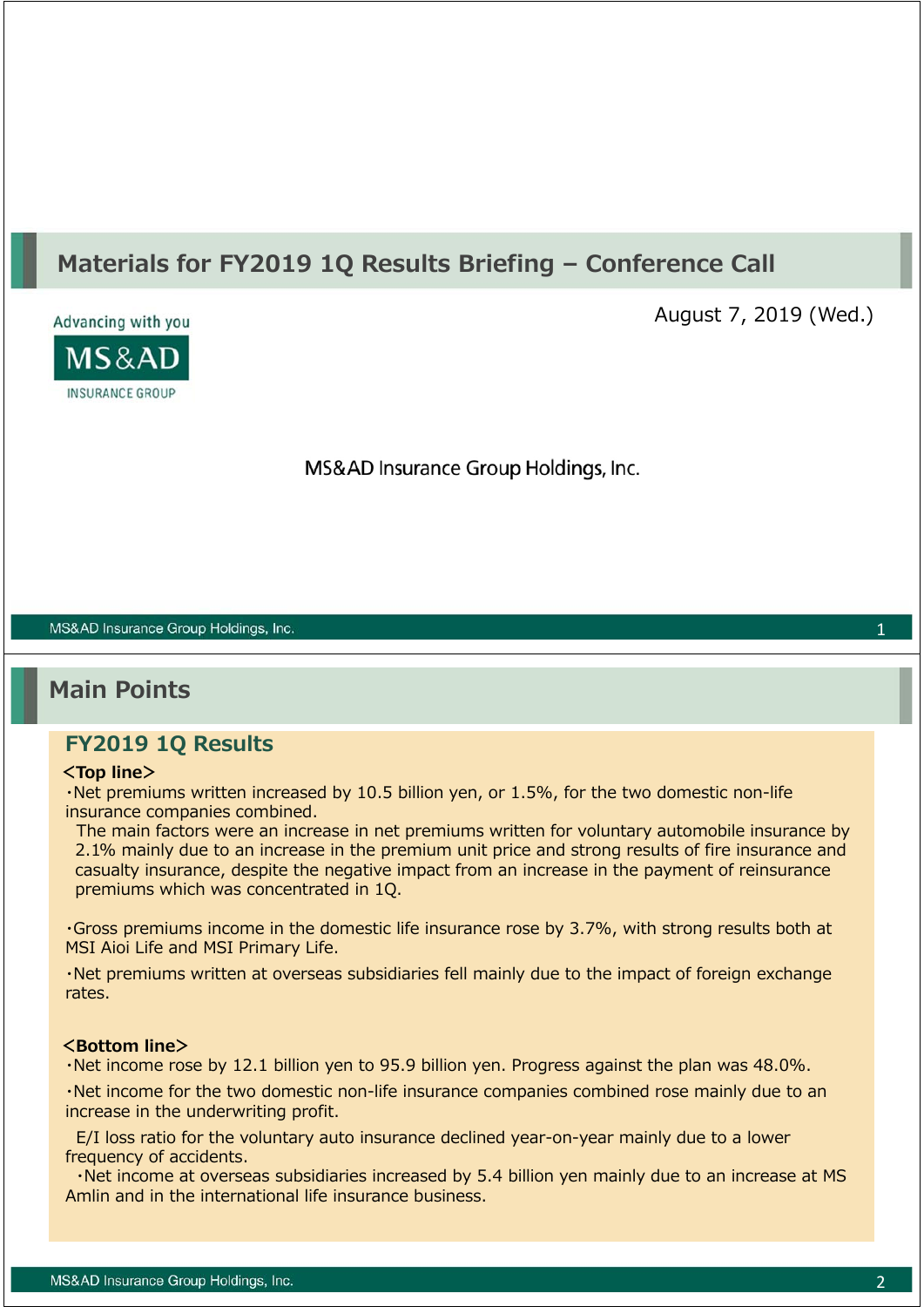# **Contents**

## **Summary of FY2019 1Q Results**

| <b>Consolidated Earnings</b>                                  | Page 5-11  |
|---------------------------------------------------------------|------------|
| Domestic Non-Life Insurance Companies                         | Page 12-14 |
| Domestic Life Insurance Companies                             | Page 15-16 |
| Overseas Subsidiaries                                         | Page 17    |
| (Reference) Domestic Non-Life Insurance Companies, MSI & ADI  | Page 18-20 |
| (Reference) MS Amlin's Results for FY2019 1Q (Jan.-Mar. 2019) | Page 21-22 |
| (Reference) ESR                                               | Page 23    |

Please also refer to an Excel data file uploaded on our website.

# **Summary of FY2019 1Q Results**

3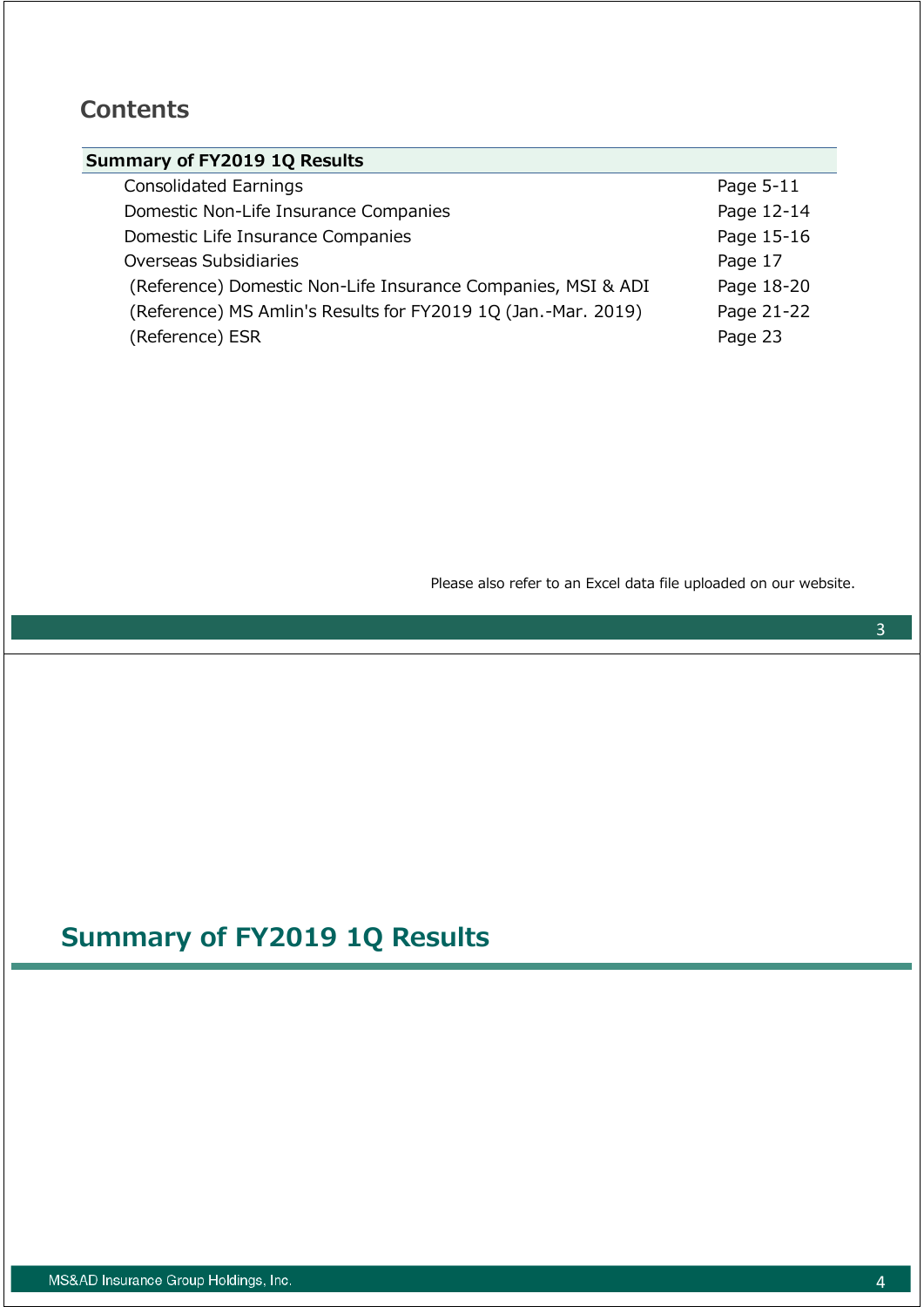# **Consolidated Earnings for FY2019 1Q (1) - Overview (i) (Top line)**

#### **Non-life insurance subsidiaries**

|                       |                                                                         | FY2018 1Q | FY2019 1Q      |            |         |
|-----------------------|-------------------------------------------------------------------------|-----------|----------------|------------|---------|
|                       |                                                                         | Results   | <b>Results</b> | YoY Change | Growth  |
|                       | Direct premiums written*<br>(excl. deposit premiums from policyholders) | 1,019.1   | 1,038.4        | 19.2       | 1.9%    |
| Net premiums written* |                                                                         | 970.5     | 976.8          | 6.2        | 0.6%    |
|                       | Mitsui Sumitomo Insurance                                               | 376.4     | 378.7          | 2.2        | 0.6%    |
|                       | Aioi Nissay Dowa insurance                                              | 309.7     | 317.9          | 8.2        | 2.7%    |
|                       | Mitsui Direct General                                                   | 9.3       | 9.0            | $-0.2$     | $-2.6%$ |
|                       | Overseas subsidiaries                                                   | 274.2     | 270.2          | $-4.0$     | $-1.5%$ |
|                       |                                                                         |           |                |            |         |

 \* Direct premiums written and net premiums written exclude Good Result Return Premiums of the "ModoRich" auto insurance product, which contains a special clause related to premium adjustment and refund at maturity, same hereafter.

| Life insurance subsidiaries |                |           |            | (¥bn)   |
|-----------------------------|----------------|-----------|------------|---------|
|                             | FY2018 1Q      | FY2019 1Q |            |         |
|                             | <b>Results</b> | Results   | YoY Change | Growth  |
| Gross premiums income*      | 362.5          | 375.9     | 13.3       | $3.7\%$ |
| MSI Aioi Life               | 116.7          | 122.5     | 5.8        | $5.0\%$ |
| MSI Primary Life            | 245.8          | 253.4     | 7.5        | 3.1%    |
| Life insurance premiums     | 290.5          | 298.4     | 7.8        | $2.7\%$ |

\* Gross premiums income is for domestic life insurance subsidiaries only.

#### MS&AD Insurance Group Holdings, Inc.

## **Consolidated Earnings for FY2019 1Q (1) - Overview (i) (Top line)**

(Non‐life insurance subsidiaries: domestic and overseas)

・Net premiums written increased by 6.2 billion yen or 0.6%. Although the premiums at overseas subsidiaries fell by 4.0 billion yen, the domestic non-life insurance business contributed 10.2 billion yen.

・Direct premiums written increased by 3.3% at MSI and 3.7% at ADI.

Net premiums written increased by 1.5% for the two domestic non-life insurance companies combined, although the increase in the payment of reinsurance premiums as a result of additional purchase of reinsurance among other factors had a negative impact.

・ Net premiums written at overseas subsidiaries decreased mainly due to the effect of foreign exchange rates (e.g., yen appreciation / pound depreciation.)

(Life insurance subsidiaries: domestic)

- ・ MSI Aioi Life: Please see Slide 15
- ・ MSI Primary Life: Please see Slide 16

5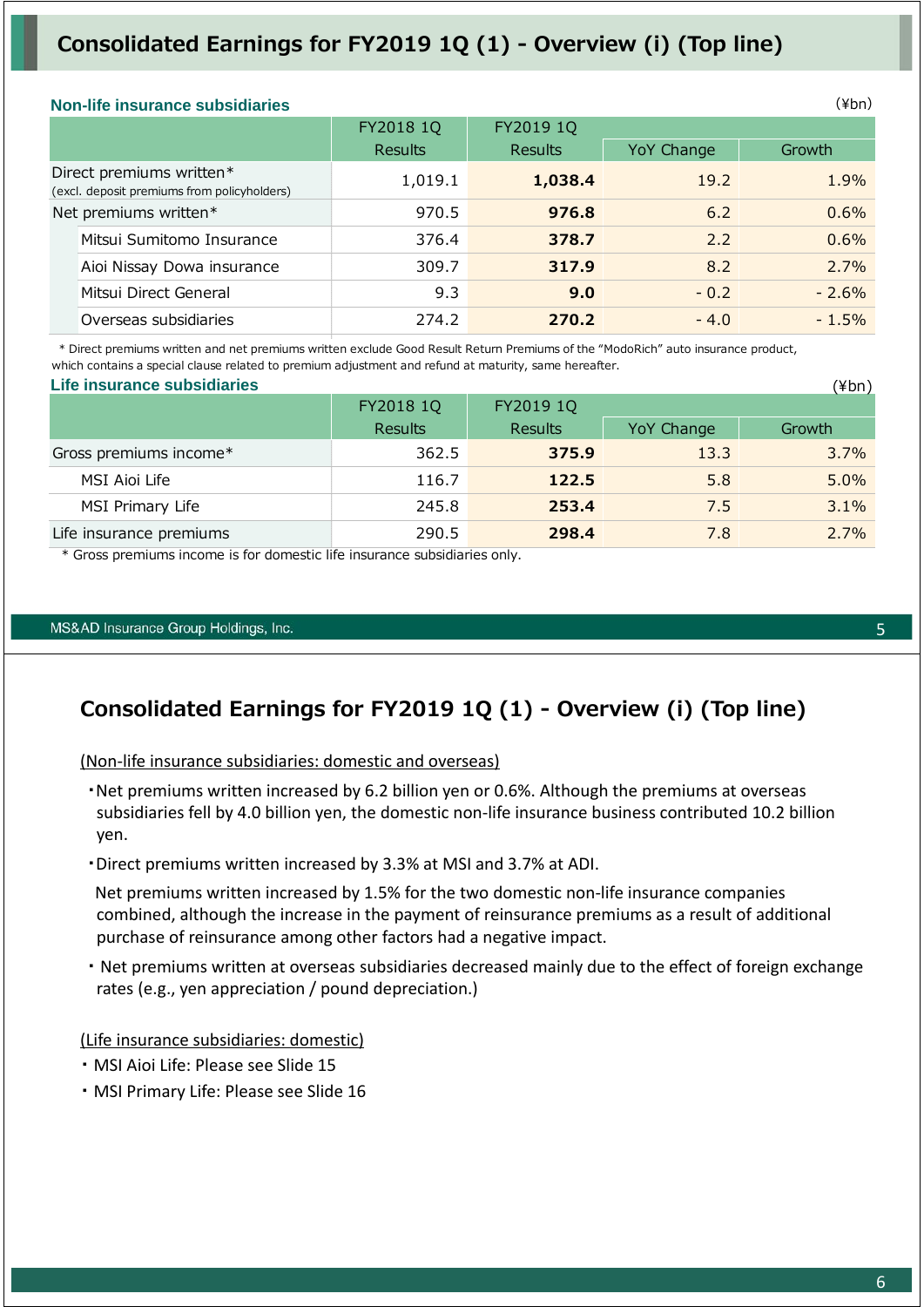# **Consolidated Earnings for FY2019 1Q (1) - Overview (ii) (Bottom line)**

|                                   | FY2018 1Q      | FY2019 1Q      |            |              |
|-----------------------------------|----------------|----------------|------------|--------------|
|                                   | <b>Results</b> | <b>Results</b> | YoY Change | Change Ratio |
| Ordinary profit/loss              | 125.4          | 117.9          | $-7.4$     | $-6.0%$      |
| Mitsui Sumitomo Insurance         | 72.8           | 86.3           | 13.4       | 18.5%        |
| Aioi Nissay Dowa Insurance        | 36.4           | 33.4           | $-3.0$     | $-8.4%$      |
| Mitsui Direct General Insurance   | 1.0            | 1.9            | 0.8        | 80.0%        |
| MSI Aioi Life                     | 5.0            | 4.6            | $-0.3$     | $-7.9%$      |
| <b>MSI Primary Life</b>           | 16.7           | $-3.6$         | $-20.3$    | $-121.8%$    |
| Overseas subsidiaries             | 7.1            | 12.0           | 4.9        | 69.3%        |
| Consolidation adjustments, others | $-13.8$        | $-16.8$        | $-2.9$     |              |
| Net income/loss*                  | 83.8           | 95.9           | 12.1       | 14.5%        |
| Mitsui Sumitomo Insurance         | 55.1           | 65.8           | 10.6       | 19.2%        |
| Aioi Nissay Dowa Insurance        | 26.0           | 23.9           | $-2.1$     | $-8.1%$      |
| Mitsui Direct General Insurance   | 0.9            | 1.7            | 0.7        | 80.5%        |
| <b>MSI Aioi Life</b>              | 2.1            | 2.0            | $-0.1$     | $-5.9%$      |
| <b>MSI Primary Life</b>           | 6.8            | 5.2            | $-1.6$     | $-23.9%$     |
| Overseas subsidiaries             | 4.4            | 9.8            | 5.4        | 123.3%       |
| Consolidation adjustments, others | - 11.7         | $-12.5$        | $-0.8$     |              |

\* Consolidated net income represents net income attributable to owners of the parent. Net income of subsidiaries is on an equity stake basis, same hereafter.

#### MS&AD Insurance Group Holdings, Inc.

## **Consolidated Earnings for FY2019 1Q (1) - Overview (ii) (Bottom line)**

### (Group consolidated)

・Net income increased by 12.1 billion yen mainly as a result of an increase at domestic non‐life and overseas subsidiaries. Progress against the plan was 48.0%, a steady start for the fiscal year.

### (Domestic non‐life insurance subsidiaries)

- ・At MSI, net income increased by 10.6 billion yen. Underwriting profit increased by 18.3 billion yen as a result of the positive factor of 9.1 billion yen from the net catastrophe reserve and an increase in earned premiums following an increase in net premiums written.
- ・At ADI, net income decreased by 2.1 billion yen. Although earned premiums increased following an increase in net premiums written, underwriting profit decreased by 3.1 billion yen as a result of such factors as an increase in company expenses.

### (Domestic life insurance subsidiaries)

- ・ Net income at MSI Aioi Life was largely flat year‐on‐year.
- ・Net income at MSI Primary Life decreased by 1.6 billion yen year‐on‐year mainly due to an increase in the burden of policy reserves, impacted by changes in the product range and an increase in the burden of sales commissions.

### (Overseas subsidiaries)

・Net income increased by 5.4 billion yen due to an increase in Europe, mainly owing to MS Amlin (3.3 billion yen), and the international life insurance business.

7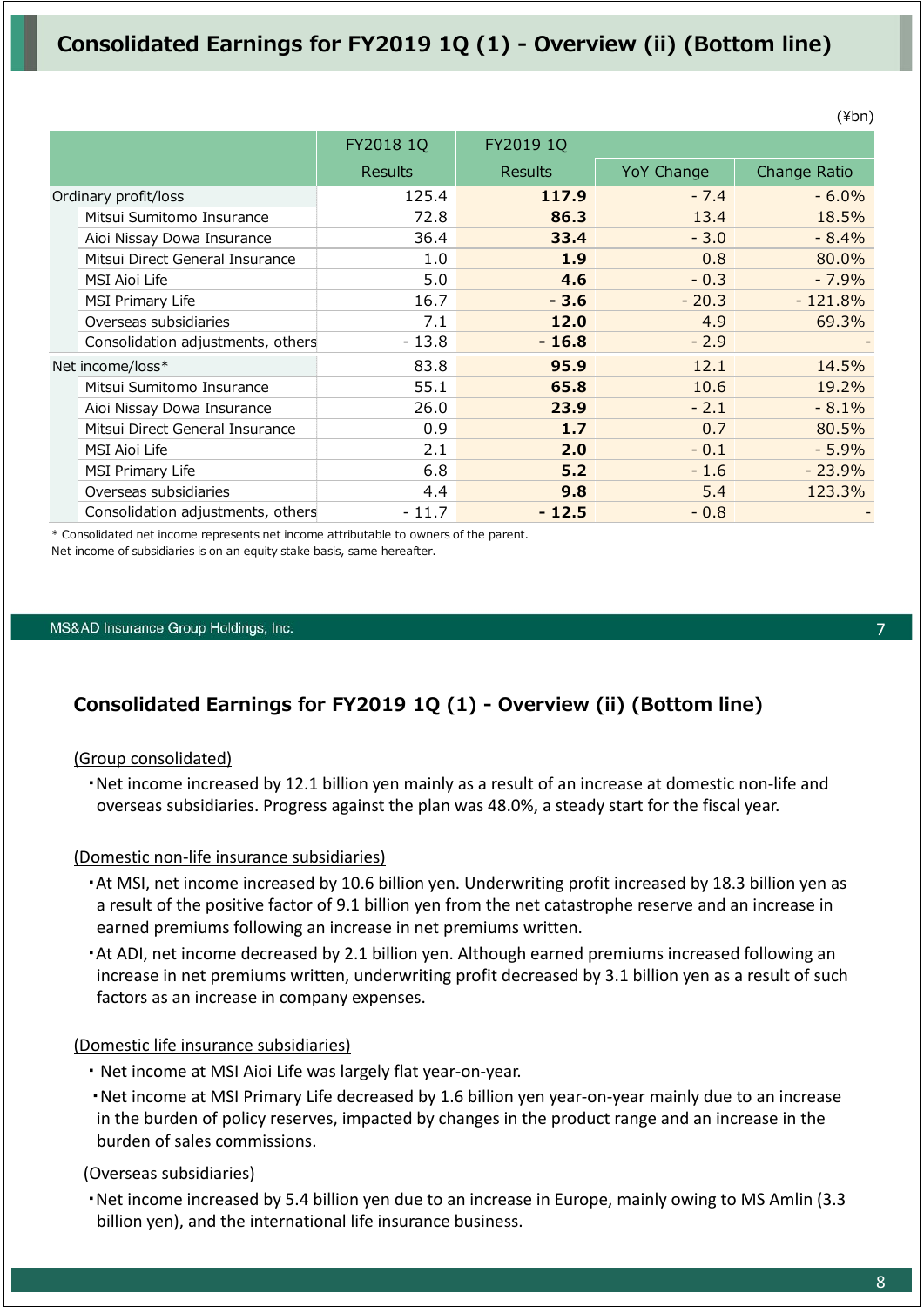# **Consolidated Earnings for FY2019 1Q (2) – YoY Results Comparison (i)**

- Net income increased by 12.1 billion yen mainly due to an increase at the domestic non-life and overseas subsidiaries. Net income for the two domestic non-life insurance companies rose by 8.5 billion yen, with (1) earned premiums and (3) catastrophe
- reserve being the positive factors.



# **Consolidated Earnings for FY2019 1Q (2) – YoY Results Comparison (ii)**

### **Factors in YoY changes in consolidated net income**

|                                                                                                                                                     |      |                |                | $(1 + 1)$         |
|-----------------------------------------------------------------------------------------------------------------------------------------------------|------|----------------|----------------|-------------------|
|                                                                                                                                                     |      | FY2018 1Q      | FY2019 1Q      | <b>Difference</b> |
|                                                                                                                                                     |      | <b>Results</b> | <b>Results</b> |                   |
| Consolidated net income/loss                                                                                                                        |      | 83.8           | 95.9           | 12.1              |
| Domestic non-life insurance $*^1$ :<br>Underwriting profit/loss (excl.<br>residential earthquake and CALI<br>(compulsory auto liability insurance)) |      | 47.7           | 62.8           | 15.1              |
| Earned premiums                                                                                                                                     | (1)  | 600.0          | 611.5          | 11.5              |
| Incurred losses (incl. loss<br>adjustment expenses)                                                                                                 | (2)  | $-326.9$       | $-317.8$       | 9.1               |
| Provision/reversal of catastrophe<br>reserve                                                                                                        | (3)  | $-24.1$        | $-13.8$        | 10.3              |
| Expenses and others* <sup>2</sup>                                                                                                                   | (4)  | $-201.1$       | $-217.0$       | $-15.8$           |
| Investment profit/loss and others                                                                                                                   | (5)  | 61.6           | 56.9           | $-4.7$            |
| Others (extraordinary loss, taxes, etc.)                                                                                                            | (6)  | $-28.0$        | $-29.9$        | $-1.9$            |
| Domestic non-life insurance: Total                                                                                                                  | (7)  | 81.2           | 89.7           | 8.5               |
| Domestic life insurance subsidiaries                                                                                                                | (8)  | 8.9            | 7.2            | $-1.7$            |
| Overseas subsidiaries                                                                                                                               |      | 4.4            | 9.8            | 5.4               |
| Consolidation adjustments and others                                                                                                                | (10) | $-10.8$        | $-10.8$        | $-0.0$            |

\*1 Figures for domestic non-life insurance are the simple sum of MSI and ADI.

\*2 "Expenses and others" include foreign exchange gains/losses

 $(Yhn)$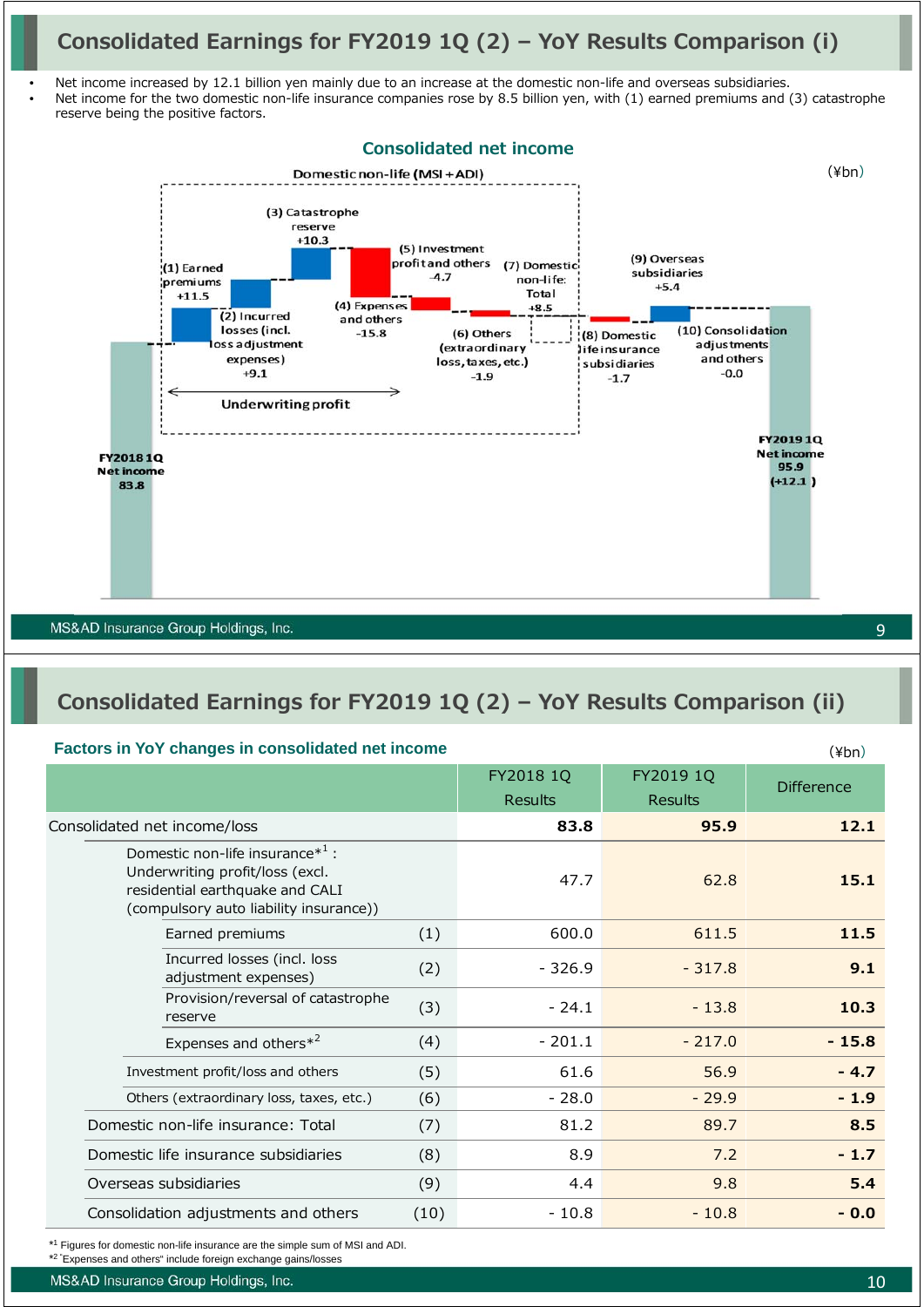• Group Adjusted Profit decreased by 1.3 billion yen.

|                                                                    |                |                | (¥bn)      |
|--------------------------------------------------------------------|----------------|----------------|------------|
|                                                                    | FY2018 1Q      | FY2019 1Q      |            |
|                                                                    | <b>Results</b> | <b>Results</b> | YoY Change |
| Group Adjusted Profit* <sup>1</sup>                                | 114.1          | 112.8          | $-1.3$     |
| Domestic non-life insurance business                               | 93.6           | 91.0           | $-2.6$     |
| Domestic life insurance business                                   | 9.2            | 7.8            | $-1.3$     |
| International business                                             | 10.2           | 13.1           | 2.8        |
| Financial services business and risk-<br>related services business | 0.9            | 0.7            | $-0.1$     |

\*1 For the definition of Group Adjusted Profit please refer to the last page. Group Adjusted ROE is disclosed at the end of FY.



\*2 "+" in case of provision, "‐" in case of reversal

\*3 Amortization of goodwill and others: ‐8.5 billion yen, extraordinary income/loss excluding reserves for price fluctuation, etc.: 2.5 billion yen

MS&AD Insurance Group Holdings, Inc.

## **Domestic Non-Life Insurance Companies (1) – MSI & ADI Results for FY2019 1Q (i)**

- Earned premiums increased by 11.5 billion yen mainly due to an increase in casualty, fire and voluntary auto insurance. Underwriting profit (prior to reflecting catastrophe reserve) increased by 4.8 billion yen.
- Net catastrophe reserve increased by 10.3 billion yen due to the reversal increase owing to increased claims payments.

|                                                                        |         |                                 |        |                                             |                                      | $(\frac{\gamma}{\pi})$ |  |
|------------------------------------------------------------------------|---------|---------------------------------|--------|---------------------------------------------|--------------------------------------|------------------------|--|
|                                                                        |         | Simple Sum<br><b>YoY Change</b> |        | MSI (Non-Consolidated)<br><b>YoY Change</b> | ADI (Non-Consolidated)<br>YoY Change |                        |  |
| Net premiums written $*^1$                                             | 696.6   | 10.5                            | 378.7  | 2.2                                         | 317.9                                | 8.2                    |  |
| Earned premiums <sup>*2</sup>                                          | 611.5   | 11.5                            | 341.2  | 6.4                                         | 270.2                                | 5.1                    |  |
| Incurred losses (including loss<br>$(-)$<br>adjustment expenses) $*^2$ | 317.8   | $-9.1$                          | 177.1  | $-5.4$                                      | 140.7                                | $-3.7$                 |  |
| Underwriting expenses*2<br>$(-)$                                       | 211.6   | 6.2                             | 111.6  | 0.1                                         | 100.0                                | 6.0                    |  |
| Commissions and collection<br>$express*2$                              | 127.5   | 3.9                             | 66.2   | 2.0                                         | 61.2                                 | 1.9                    |  |
| Other underwriting expenses $*^2$                                      | 84.0    | 2.2                             | 45.3   | $-1.8$                                      | 38.7                                 | 4.1                    |  |
| Underwriting profit/loss prior to<br>reflecting catastrophe reserve    | 76.6    | 4.8                             | 50.7   | 9.1                                         | 25.9                                 | $-4.3$                 |  |
| Net catastrophe reserve                                                | $-13.8$ | 10.3                            | $-4.2$ | 9.1                                         | $-9.5$                               | 1.1                    |  |
| Underwriting profit/loss after reflecting<br>catastrophe reserve       | 62.8    | 15.1                            | 46.4   | 18.3                                        | 16.3                                 | $-3.1$                 |  |
| EI loss ratio $*^2$                                                    | 52.0%   | $-2.5$ pp                       | 51.9%  | $-2.6pp$                                    | 52.1%                                | $-2.4$ pp              |  |
| Net loss ratio $*^1$                                                   | 58.6%   | 0.9 <sub>pp</sub>               | 59.7%  | 1.6 <sub>pp</sub>                           | 57.4%                                | 0.1 <sub>pp</sub>      |  |
| Net expense ratio $*^1$                                                | 32.9%   | 0.3 <sub>pp</sub>               | 31.8%  | 0.0 <sub>pp</sub>                           | 34.3%                                | 0.7 <sub>pp</sub>      |  |
| Combined ratio $*^1$                                                   | 91.5%   | 1.2 <sub>pp</sub>               | 91.5%  | 1.6 <sub>pp</sub>                           | 91.7%                                | 0.8 <sub>pp</sub>      |  |

\*1 All lines \*2 Excluding residential earthquake and CALI (compulsory auto liability insurance)

\* Excluding Good Result Return Premiums of the "ModoRich" auto insurance product

\* "Earned premiums" are calculated with adjustments including unearned premiums (excl. natural catastrophe policy reserves) and reserve funds.

11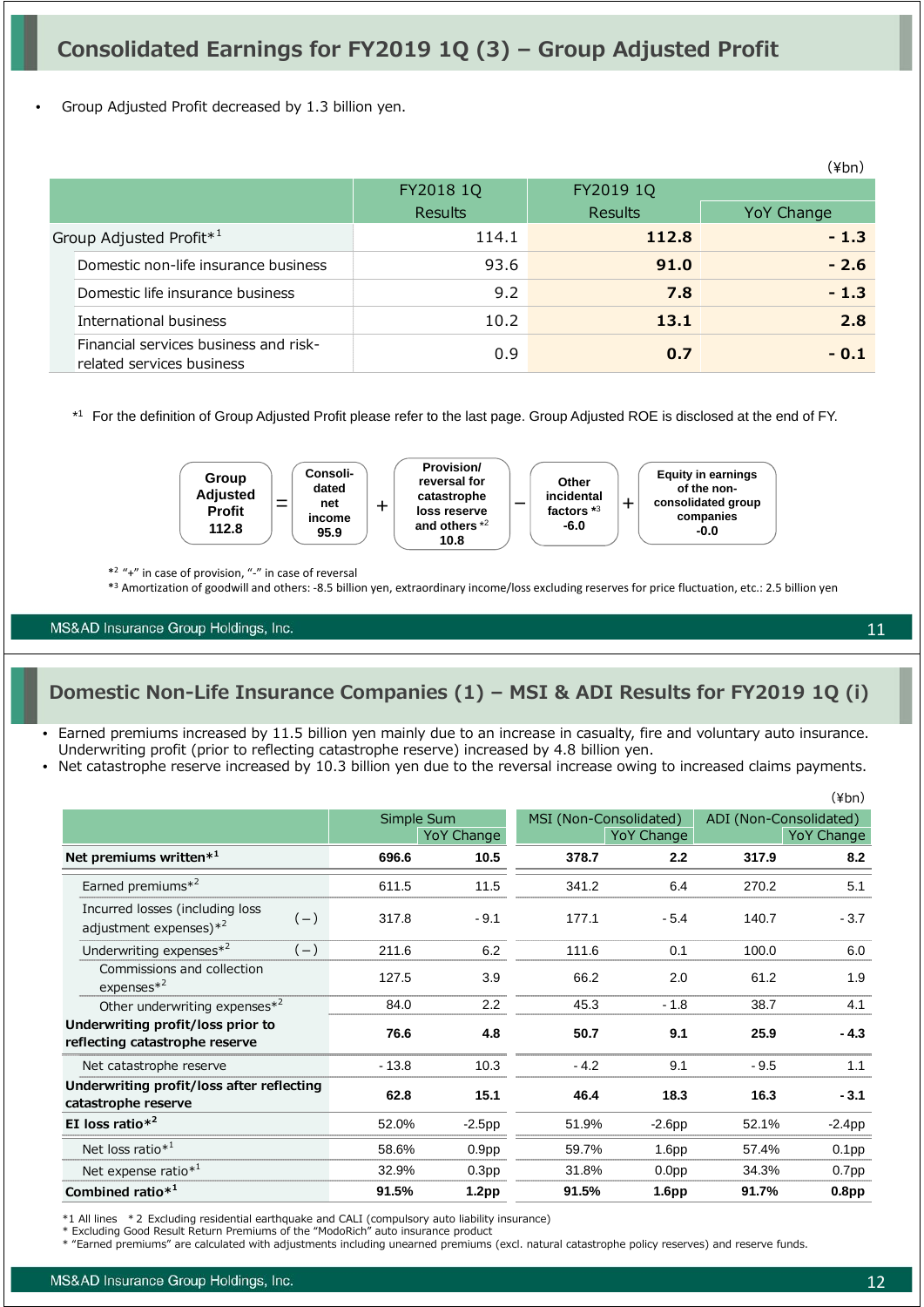## **Domestic Non-Life Insurance Companies (1) – MSI & ADI Results for FY2019 1Q (ii)**

- Net income increased by 8.5 billion yen mainly because of the increase in underwriting profit.
- Sales of strategic equity holdings were largely flat year-on-year at 26.1 billion yen.

|                                                          |                                     |        | Simple Sum        |        | MSI (Non-Consolidated) |        | ADI (Non-Consolidated) |
|----------------------------------------------------------|-------------------------------------|--------|-------------------|--------|------------------------|--------|------------------------|
|                                                          |                                     |        | <b>YoY Change</b> |        | <b>YoY Change</b>      |        | <b>YoY Change</b>      |
|                                                          | <b>Underwriting profit/loss</b>     | 62.8   | 15.1              | 46.4   | 18.3                   | 16.3   | $-3.1$                 |
|                                                          | Net interest and dividends income   | 49.2   | 2.9               | 32.9   | 1.2                    | 16.3   | 1.7                    |
|                                                          | Gains/losses on sales of securities | 19.8   | 0.4               | 13.8   | $-1.5$                 | 6.0    | 1.9                    |
|                                                          | Impairment losses on securities (-) | 4.2    | 3.2               | 1.2    | 0.2                    | 3.0    | 2.9                    |
| Investment profit/loss and other<br>ordinary profit/loss |                                     | 56.9   | $-4.7$            | 39.8   | - 4.8                  | 17.0   | 0.1                    |
|                                                          | Ordinary profit/loss                | 119.7  | 10.4              | 86.3   | 13.4                   | 33.4   | $-3.0$                 |
|                                                          | <b>Extraordinary income/loss</b>    | $-2.0$ | 1.1               | $-1.2$ | $-0.1$                 | $-0.8$ | 1.2                    |
|                                                          | Income before taxes                 | 117.6  | 11.5              | 85.0   | 13.3                   | 32.5   | $-1.8$                 |
|                                                          | <b>Taxes and others</b>             | 27.9   | 3.0               | 19.2   | 2.7                    | 8.6    | 0.2                    |
|                                                          | Net income/loss                     | 89.7   | 8.5               | 65.8   | 10.6                   | 23.9   | - 2.1                  |

|                                                                | $MSI + ADI$ |                   |  |
|----------------------------------------------------------------|-------------|-------------------|--|
|                                                                |             | <b>YoY Change</b> |  |
| <reference> Sales of strategic<br/>equity holdings</reference> | 26.1        | - 0.4             |  |
|                                                                |             |                   |  |

MS&AD Insurance Group Holdings, Inc.

13

(¥bn)

## **Domestic Non-Life Insurance Companies FY2019 1Q (2) – Voluntary Auto Insurance**

The cumulative number of accidents at the end of June fell by 3.8% year-on-year.

**Number of accidents** 

• E/I loss ratio fell by 1.2 points year-on-year to 54.8% mainly due to a lower frequency of accidents. The payout per claim will continue to be closely watched.



Apr. May Jun. Jul. Aug. Sep. Oct. Nov. Dec. Jan. Feb. Mar.







**Mitsui Sumitomo Insurance Mitsui Sumitomo Insurance Aioi Nissay Dowa Insurance** 

| <domestic basis="" sales=""></domestic>               | No. of contracts          | Insurance premium<br>unit price |                                             | Insurance<br>premium | <domestic basis="" sales=""></domestic>               | No. of contracts          | Insurance premium<br>unit price |         | Insurance<br>premium                        |
|-------------------------------------------------------|---------------------------|---------------------------------|---------------------------------------------|----------------------|-------------------------------------------------------|---------------------------|---------------------------------|---------|---------------------------------------------|
| Factors of increase/decrease<br>in insurance premiums | $+0.5%$                   | $+1.4%$                         |                                             | $+1.9%$              | Factors of increase/decrease<br>in insurance premiums | $-0.1\%$                  |                                 | $+2.5%$ | $+2.4%$                                     |
| $<$ Domestic $>$                                      | Property damage liability |                                 | Vehicle damage<br>(Excl. natural disasters) |                      | $<$ Domestic $>$                                      | Property damage liability |                                 |         | Vehicle damage<br>(Excl. natural disasters) |
| Changes in average<br>payout per claim                | $+0.2%$                   |                                 |                                             | $+0.9%$              | Changes in average<br>payout per claim                | $+0.9%$                   |                                 |         | $+1.4%$                                     |

All figures for factors of increase/decrease in insurance premiums are based on sales results (April to June) year-on-year.<br>Changes in average payout per claim means changes in average payout per claim over one-year period

E/I loss ratio is calculated based on the figures from April to June

MS&AD Insurance Group Holdings, Inc.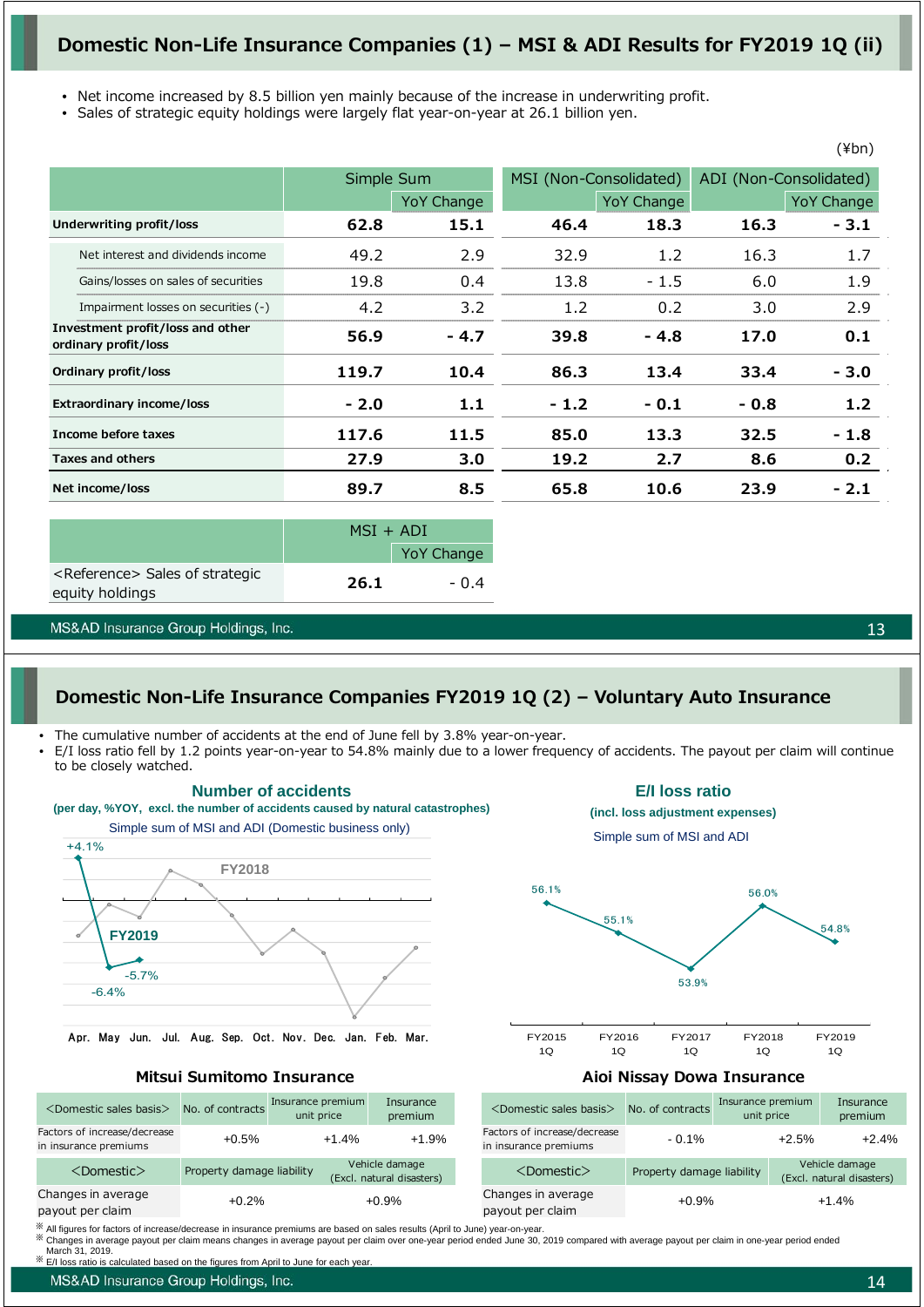# **Domestic Life Insurance / MSI Aioi Life - Results for FY2019 1Q**

- Gross premiums income rose by 5.8 billion yen, largely owing to the transfer of third-sector policies in force from MSI and ADI.
- Net income was largely flat year-on-year.

## **MSI Aioi Life**

|                                             | FY2018 1Q<br>Results        |          | FY2019 1Q<br>Results | <b>YoY Change</b>                    |          | <b>Change Ratio</b> |
|---------------------------------------------|-----------------------------|----------|----------------------|--------------------------------------|----------|---------------------|
| Amount of new policies <sup>*1</sup>        |                             | 914.6    | 502.1                |                                      | $-412.4$ | $-45.1%$            |
| Annualized premiums of new<br>policies      |                             | 9.4      | 6.6                  |                                      | $-2.7$   | $-29.1%$            |
| of which, third sector insurance            |                             | 4.0      | 4.8                  |                                      | 0.7      | 18.3%               |
| Amount of policies in force $*^1$           | (At the beginning<br>of FY) | 24,533.1 | 24,510.5             | (Change from the<br>beginning of FY) | $-22.6$  | $-0.1%$             |
| Annualized premiums of policies in<br>force | (At the beginning<br>of FY) | 431.5    | 448.8                | (Change from the<br>beginning of FY) | 17.3     | 4.0%                |
| of which, third sector insurance            | (At the beginning<br>of FY) | 107.8    | 129.1                | (Change from the<br>beginning of FY) | 21.2     | 19.7%               |
| Gross premiums income                       |                             | 116.7    | 122.5                |                                      | 5.8      | 5.0%                |
| Ordinary profit/loss                        |                             | 5.0      | 4.6                  |                                      | $-0.3$   | $-7.9%$             |
| Extraordinary income/loss                   |                             | $-0.4$   | $-0.2$               |                                      | 0.1      |                     |
| Net income/loss                             |                             | 2.1      | 2.0                  |                                      | $-0.1$   | $-5.9\%$            |
| Core profit                                 |                             | 4.8      | 3.6                  |                                      | $-1.2$   | $-25.4%$            |

\*1 Total sum of personal insurance and personal annuity insurance

#### MS&AD Insurance Group Holdings, Inc.

# **Domestic Life Insurance / MSI Primary Life - Results for FY2019 1Q**

- Gross premiums income rose by 7.5 billion yen due to an increase in premiums of fixed products mainly owing to increased sales of foreign currency-denominated fixed whole life insurance.
- Net income decreased by 1.6 billion yen to 5.2 billion yen.

| <b>MSI Primary Life</b>                   |                                        |                |                                             | $(\n  4bn)$  |
|-------------------------------------------|----------------------------------------|----------------|---------------------------------------------|--------------|
|                                           | FY2018 1Q                              | FY2019 1Q      |                                             |              |
|                                           | <b>Results</b>                         | <b>Results</b> | <b>YoY Change</b>                           | Change Ratio |
| Amount of new policies <sup>*1</sup>      | 248.0                                  | 255.5          | 7.4                                         | 3.0%         |
| Amount of policies in force* <sup>1</sup> | (At the beginning<br>6,678.5<br>of FY) | 6,681.1        | (Change from the<br>2.6<br>beginning of FY) | 0.0%         |
| Gross premiums income                     | 245.8                                  | 253.4          | 7.5                                         | 3.1%         |
| Ordinary profit/loss                      | 16.7                                   | $-3.6$         | $-20.3$                                     | $-121.8%$    |
| Extraordinary income/loss                 | $-7.3$                                 | 10.8           | 18.1                                        |              |
| Net income/loss                           | 6.8                                    | 5.2            | $-1.6$                                      | $-23.9%$     |

\*1 Total sum of personal insurance and personal annuity insurance

#### **Impact of interest rates and foreign exchange rates** (¥bn)

|                                  | FY2018 1Q      | FY2019 1Q      |
|----------------------------------|----------------|----------------|
|                                  | <b>Results</b> | <b>Results</b> |
| Impact of interest rates         | 5.8            | $-13.6$        |
| Impact of foreign exchange rates | 0.6            | 1.9            |
| Total                            | 6.5            | $-11.6$        |

15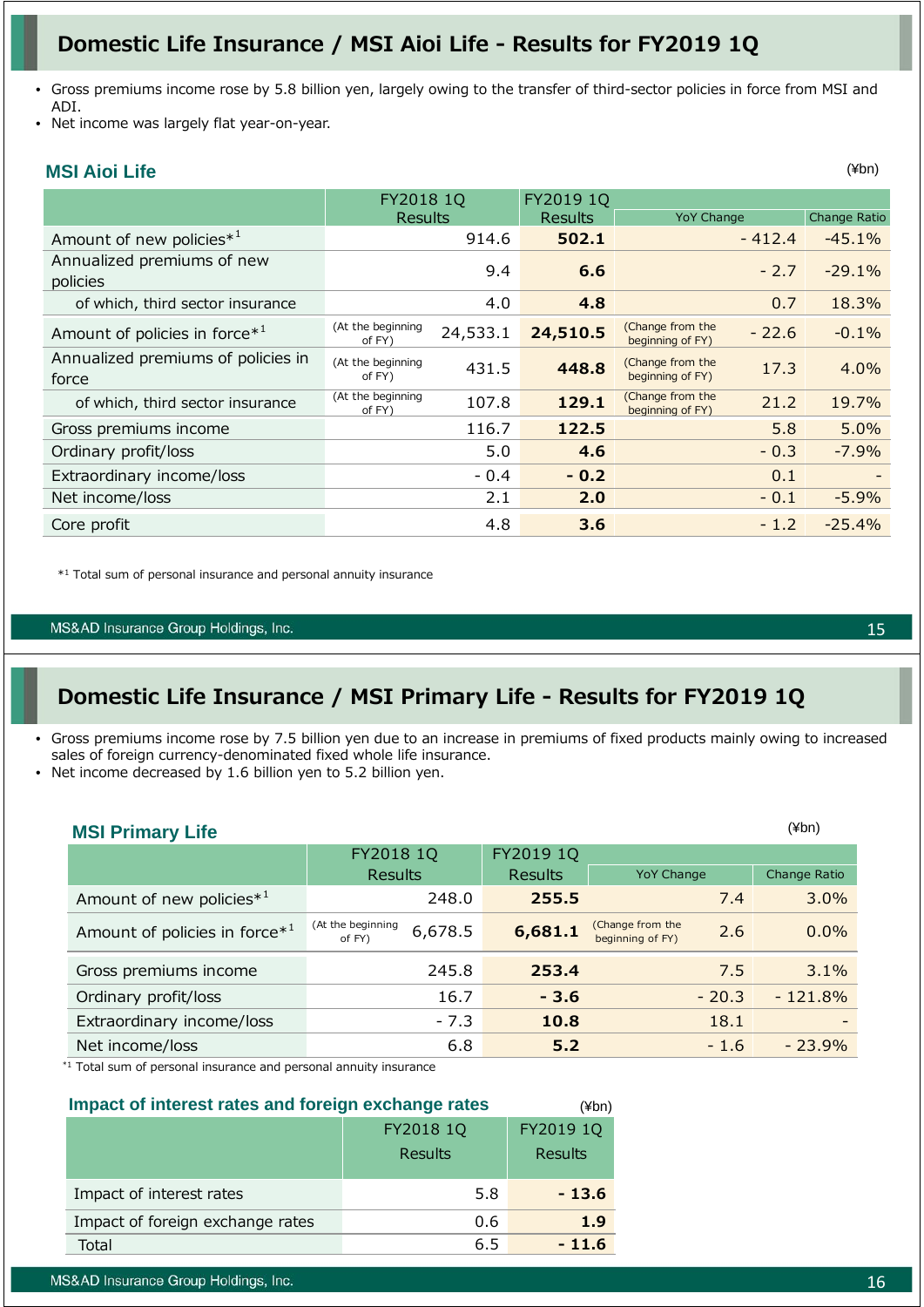## **Overseas Subsidiaries - Results for FY2019 1Q**

- Net premiums written decreased by 4.0 billion yen mainly due to the effect of foreign exchange rates.
- Net income increased by 5.4 billion yen mainly due to an increase at MS Amlin and the international life insurance business.

## **Overseas subsidiaries**

|                              | FY2018 1Q      | FY2019 1Q      |                   |              |
|------------------------------|----------------|----------------|-------------------|--------------|
|                              | <b>Results</b> | <b>Results</b> | <b>YoY Change</b> | Change ratio |
| Net premiums written         | 274.2          | 270.2          | $-4.0$            | $-1.5%$      |
| Asia                         | 46.8           | 47.3           | 0.4               | 1.1%         |
| Europe                       | 215.1          | 212.0          | $-3.0$            | $-1.4%$      |
| (of which, MS Amlin)         | 197.7          | 194.5          | $-3.2$            | $-1.6%$      |
| Americas                     | 12.2           | 10.7           | $-1.4$            | $-11.8%$     |
| Net income/loss              | 4.4            | 9.8            | 5.4               | 123.3%       |
| Asia                         | 4.1            | 3.6            | $-0.5$            | $-13.3%$     |
| Europe                       | $-1.2$         | 1.9            | 3.1               |              |
| (of which, MS Amlin)         | 0.0            | 3.4            | 3.3               | 6,405.8%     |
| Americas                     | 0.4            | 0.3            | $-0.1$            | $-25.2%$     |
| International Life Insurance | 0.9            | 3.9            | 2.9               | 307.3%       |

#### MS&AD Insurance Group Holdings, Inc.

## **<Reference> Domestic Non-Life Insurance Companies – MSI & ADI Results for FY2019 1Q (1)**

## **Net premiums written** (¥bn)

|                                                         | Simple Sum     |          |  | MSI (Non-Consolidated) |          | ADI (Non-Consolidated) |         |
|---------------------------------------------------------|----------------|----------|--|------------------------|----------|------------------------|---------|
|                                                         | <b>Results</b> | Growth   |  | <b>Results</b>         | Growth   | Results                | Growth  |
| Fire and allied                                         | 81.2           | $-3.5%$  |  | 39.8                   | $-8.5%$  | 41.4                   | 1.8%    |
| Marine                                                  | 17.6           | $-3.9\%$ |  | 15.7                   | $-4.3%$  | 1.9                    | $-0.5%$ |
| Personal accident                                       | 55.8           | $-4.1%$  |  | 40.1                   | $-1.9%$  | 15.7                   | $-9.3%$ |
| Voluntary automobile                                    | 353.2          | 2.1%     |  | 170.6                  | 1.3%     | 182.5                  | 2.8%    |
| CALI                                                    | 81.1           | 6.6%     |  | 42.7                   | 7.5%     | 38.4                   | 5.7%    |
| Other                                                   | 107.5          | 4.3%     |  | 69.6                   | 3.4%     | 37.9                   | 5.8%    |
| Total                                                   | 696.6          | 1.5%     |  | 378.7                  | 0.6%     | 317.9                  | 2.7%    |
| Total excluding<br>residential EQ<br>insurance and CALI | 615.3          | 0.9%     |  | 335.8                  | $-0.2\%$ | 279.4                  | 2.2%    |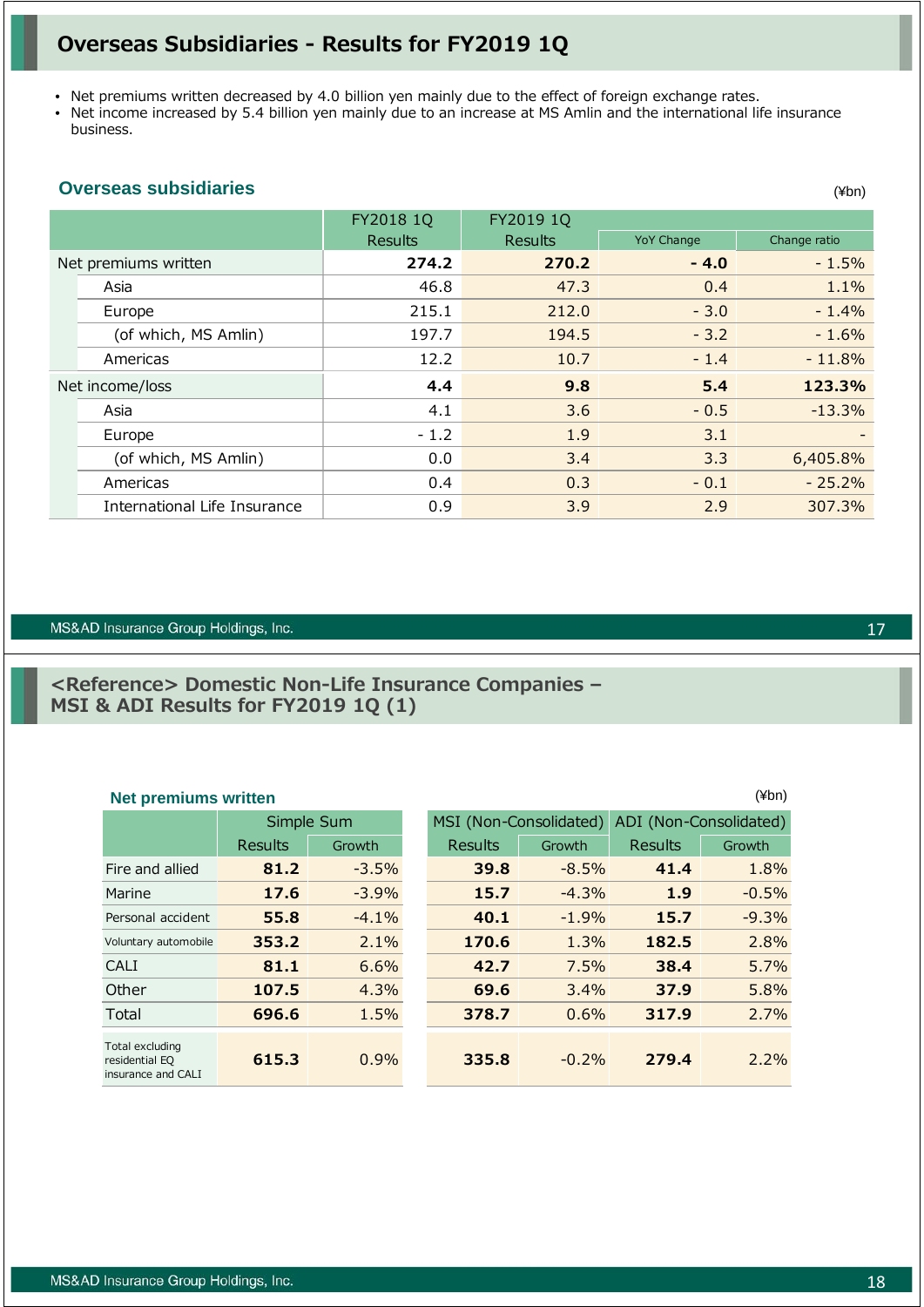### **EI loss ratio (Simple sum)**

|                                                           | <b>FI</b> Loss Ratio |           |                   |           | EI Loss Ratio<br>(excl. impact of nat. cat.) |           |                   |  |
|-----------------------------------------------------------|----------------------|-----------|-------------------|-----------|----------------------------------------------|-----------|-------------------|--|
|                                                           | FY2018 1Q            | FY2019 1Q |                   | FY2018 1Q |                                              | FY2019 1Q |                   |  |
|                                                           | Results              | Results   | <b>YoY Change</b> |           | Results                                      | Results   | <b>YoY Change</b> |  |
| Fire and allied (excl.<br>residential EQ)                 | 51.6%                | 48.0%     | $-3.6pp$          |           | 49.6%                                        | 46.7%     | $-2.9pp$          |  |
| Marine                                                    | 55.5%                | 47.5%     | $-8.0pp$          |           | 55.5%                                        | 47.5%     | $-8.0pp$          |  |
| Personal accident                                         | 51.8%                | 52.4%     | 0.6 <sub>pp</sub> |           | 51.8%                                        | 52.4%     | 0.6 <sub>pp</sub> |  |
| Voluntary automobile                                      | 56.0%                | 54.8%     | $-1.2$ pp         |           | 56.0%                                        | 54.8%     | $-1.2$ pp         |  |
| Other                                                     | 53.5%                | 47.0%     | $-6.5$ pp         |           | 53.4%                                        | 46.9%     | $-6.5pp$          |  |
| Total (excluding<br>residential EQ insurance<br>and CALI) | 54.5%                | 52.0%     | $-2.5$ pp         |           | 54.2%                                        | 51.7%     | $-2.5$ pp         |  |

\* Incurred losses = Net loss paid + loss adjustment expenses + movement in outstanding claims

\* Earned premiums, a denominator of EI loss ratio, are calculated with adjustments including unearned premiums (excl. natural catastrophe policy reserves) and reserve funds.

\* "Impact of nat. cat." means incurred losses from domestic and overseas natural catastrophes occurred in each year.

#### MS&AD Insurance Group Holdings, Inc.

## **<Reference> Domestic Non-Life Insurance Companies – MSI & ADI Results for FY2019 1Q (3)**

## **EI loss ratio (MSI (Non-consolidated), ADI (Non-consolidated))**

|                                                      |                |                                               | EI Loss Ratio |                        | EI Loss Ratio<br>(excl. impact of nat. cat.) |                        |                |                   |
|------------------------------------------------------|----------------|-----------------------------------------------|---------------|------------------------|----------------------------------------------|------------------------|----------------|-------------------|
|                                                      |                | MSI (Non-consolidated) ADI (Non-consolidated) |               | MSI (Non-consolidated) |                                              | ADI (Non-consolidated) |                |                   |
|                                                      | <b>Results</b> | <b>YoY Change</b>                             | Results       | <b>YoY Change</b>      | <b>Results</b>                               | <b>YoY Change</b>      | <b>Results</b> | <b>YoY Change</b> |
| Fire and allied<br>(excl. residential EQ)            | 50.4%          | $-3.7pp$                                      | 45.4%         | $-3.3pp$               | 50.4%                                        | $-1.7$ pp              | 42.7%          | $-4.0pp$          |
| Marine                                               | 49.4%          | $-5.3pp$                                      | 30.7%         | $-33.1$ pp             | 49.4%                                        | $-5.2$ pp              | 30.7%          | $-33.1$ pp        |
| Personal accident                                    | 52.0%          | $-1.1$ pp                                     | 53.4%         | 4.6pp                  | 52.0%                                        | $-1.1$ pp              | 53.4%          | 4.6pp             |
| Voluntary automobile                                 | 53.7%          | $-1.3$ pp                                     | 55.9%         | $-1.1$ pp              | 53.7%                                        | $-1.3pp$               | 55.9%          | $-1.1$ pp         |
| Other                                                | 49.1%          | $-5.3pp$                                      | 42.4%         | $-9.2pp$               | 49.1%                                        | $-5.2pp$               | 42.2%          | $-9.4pp$          |
| Total excluding residential<br>EQ insurance and CALI | 51.9%          | $-2.6pp$                                      | 52.1%         | $-2.4$ pp              | 51.9%                                        | $-2.3pp$               | 51.5%          | $-2.6pp$          |

\* Incurred losses = Net loss paid + loss adjustment expenses + net provision of outstanding claims

\* Earned premiums, a denominator of EI loss ratio, are calculated with adjustments including unearned premiums (excl. natural catastrophe policy reserves) and reserve funds.

\* "Impact of nat. cat." means incurred losses from domestic and overseas natural catastrophes occurred in each year.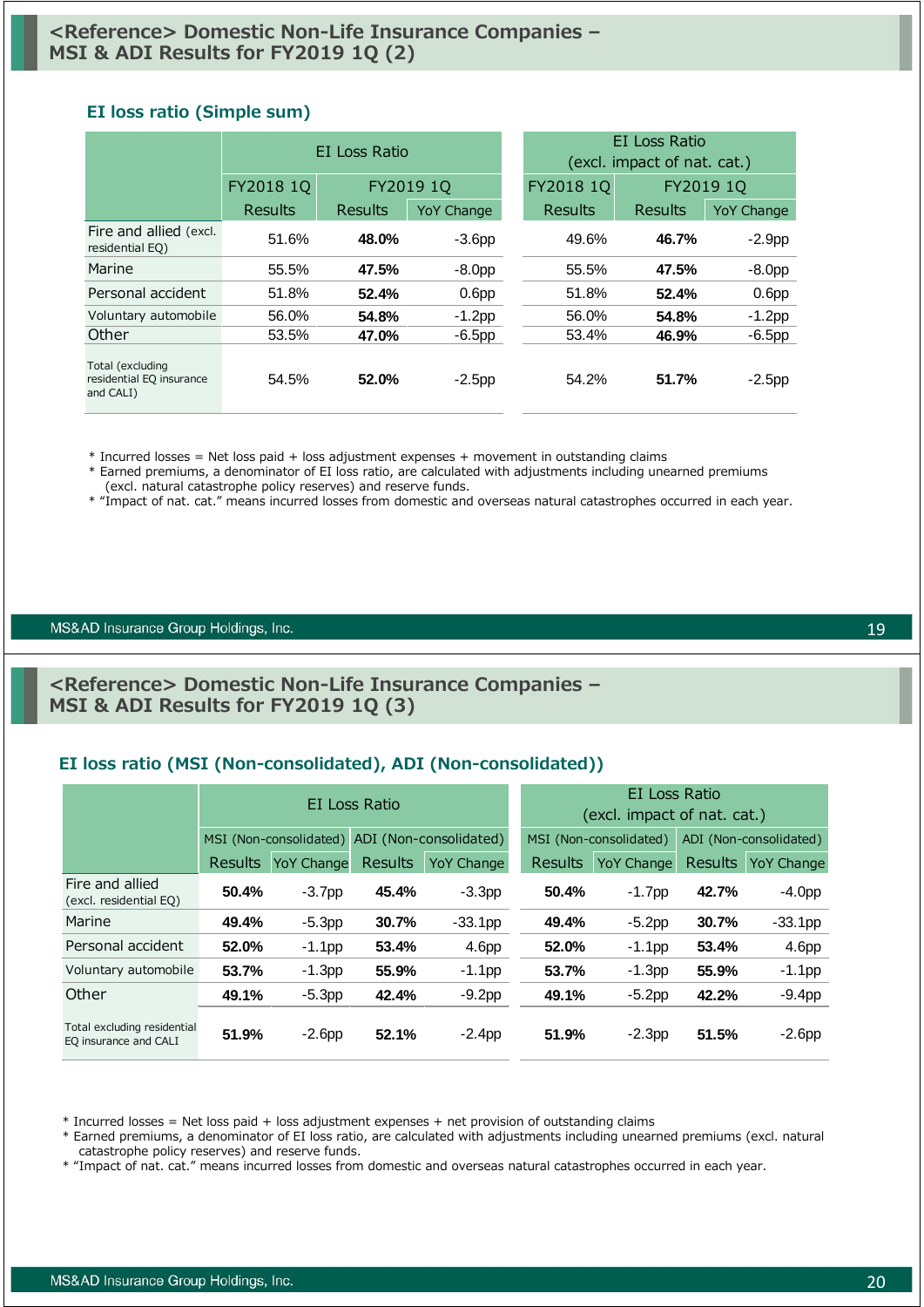# **<Reference> MS Amlin's Results for FY2019 1Q (Jan. – Mar. 2019) \*1**

|                                                      |             |           | E(mn)             |
|------------------------------------------------------|-------------|-----------|-------------------|
|                                                      | FY2018 1Q   | FY2019 1Q |                   |
|                                                      |             |           | <b>YoY Change</b> |
| Net premiums written                                 | 1,313       | 1,340     | 28                |
| Net premiums earned                                  | 755         | 725       | $-30$             |
| Incurred losses (including loss adjustment expenses) | 479         | 499       | 20                |
| Expense for acquisition and other operating expense  | 267         | 256       | $-11$             |
| Underwriting profit/loss                             | 2           | $-51$     | $-53$             |
| Investment profit/loss*2                             | 33          | 104       | 71                |
| Non-operating profit/loss*3                          | -40         | $-33$     | $\overline{7}$    |
| Net income/loss after tax                            | $\mathbf 0$ | 24        | 23                |
|                                                      |             |           |                   |
| El claims ratio                                      | 63.4%       | 68.9%     | 5.5 <sub>pp</sub> |
| El expense ratio*4                                   | 36.3%       | 38.1%     | 1.8 <sub>pp</sub> |
| El combined ratio*4                                  | 99.7%       | 107.0%    | 7.3 <sub>pp</sub> |

※1 On a local (UK) reporting basis

※2 MS Amlin adopts the accounting method where securities market value fluctuations are reflected in the profit-loss statement.

※3 The main item of "Non-operating profit/loss" is expenses of non-insurance companies. Figure for FY2018 Q1 includes such items as lump-

sum severance payments following the reduction of personnel. ※4 EI expense ratio and EI combined ratio are calculated by taking into account foreign exchange gains/losses included in underwriting profit.

MS&AD Insurance Group Holdings, Inc.

## **<Reference> MS Amlin's Results for FY2019 Q1 (Jan. – Mar. 2019)**

### **(Overall)**

- After-tax net income was £24 million, which was higher than in FY2018 Q1 and exceeded the plan.
- This was due to strong asset management and an absence of natural catastrophes.

### **(Underwriting)**

- Net premiums earned were £725 million, which declined by £30 million, due to tightening underwriting as a result of continuing efforts since FY2018 to improve the quality of the portfolio.
- Although not affected by major natural catastrophes, underwriting loss was £51 million, mainly due to more frequent non-cat large losses than usual from aircraft accidents and plant fires as well as foreign exchange loss (£21 million) \*.
- Q2 has seen improvement of the underwriting result mainly driven by a reduction in non‐cat large losses and an absence of natural catastrophes.
- Continued efforts will be made to improve premium rates, terms and conditions, maintain prudent underwriting standards, and reduce costs.

### **(Asset management)**

• Investment profits were £104 million, which increased significantly, on the back of the rise in stock prices, mainly in the United States, as well as the strong performance of bond funds, since January 2019.

\*Under IFRS, foreign exchange losses are incurred mainly from assets in U.S. dollar corresponding to non‐monetary technical balances (e.g. unearned premiums and deferred acquisition costs) denominated in foreign currencies, which are not translated.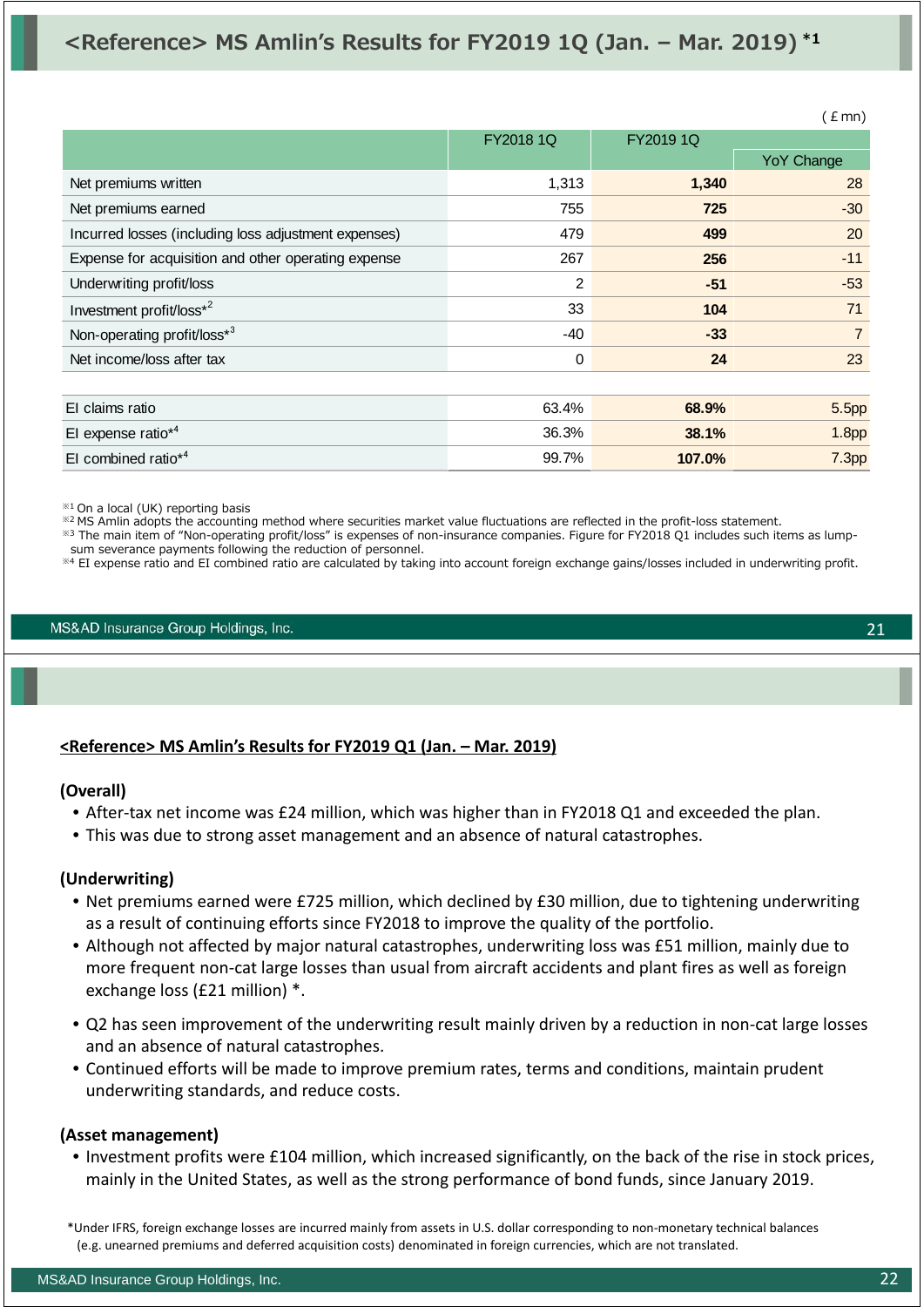# **<Reference> ESR**



## **Abbreviations of company names used in this presentation**

- 
- 
- 
- 
- 
- 
- 
- 
- 

• MS&AD Holdings : MS&AD Insurance Group Holdings, Inc. • MS&AD: MS&AD Insurance Group • Mitsui Sumitomo Insurance, MSI : Mitsui Sumitomo Insurance Co., Ltd. • Aioi Nissay Dowa Insurance, ADI : Aioi Nissay Dowa Insurance Co., Ltd. • Mitsui Direct General : Mitsui Direct General Insurance Co., Ltd. • MSI Aioi Life : Mitsui Sumitomo Aioi Life Insurance Co., Ltd. • MSI Primary Life : Mitsui Sumitomo Primary Life Insurance Co., Ltd. • MS Amlin : MS Amlin plc • MS First Capital : MS First Capital Insurance Limited